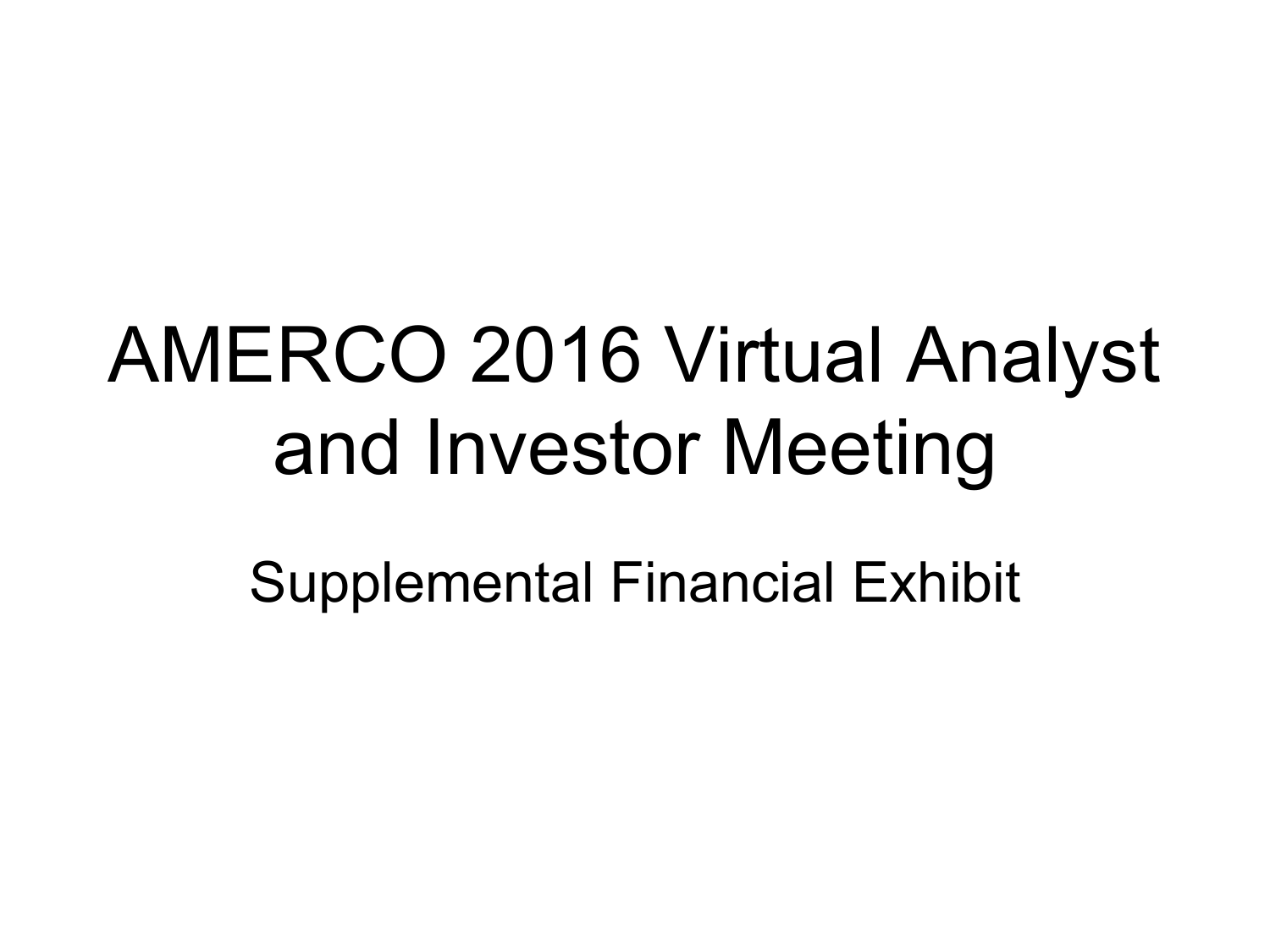

### Self-Moving Equipment Rental Revenues

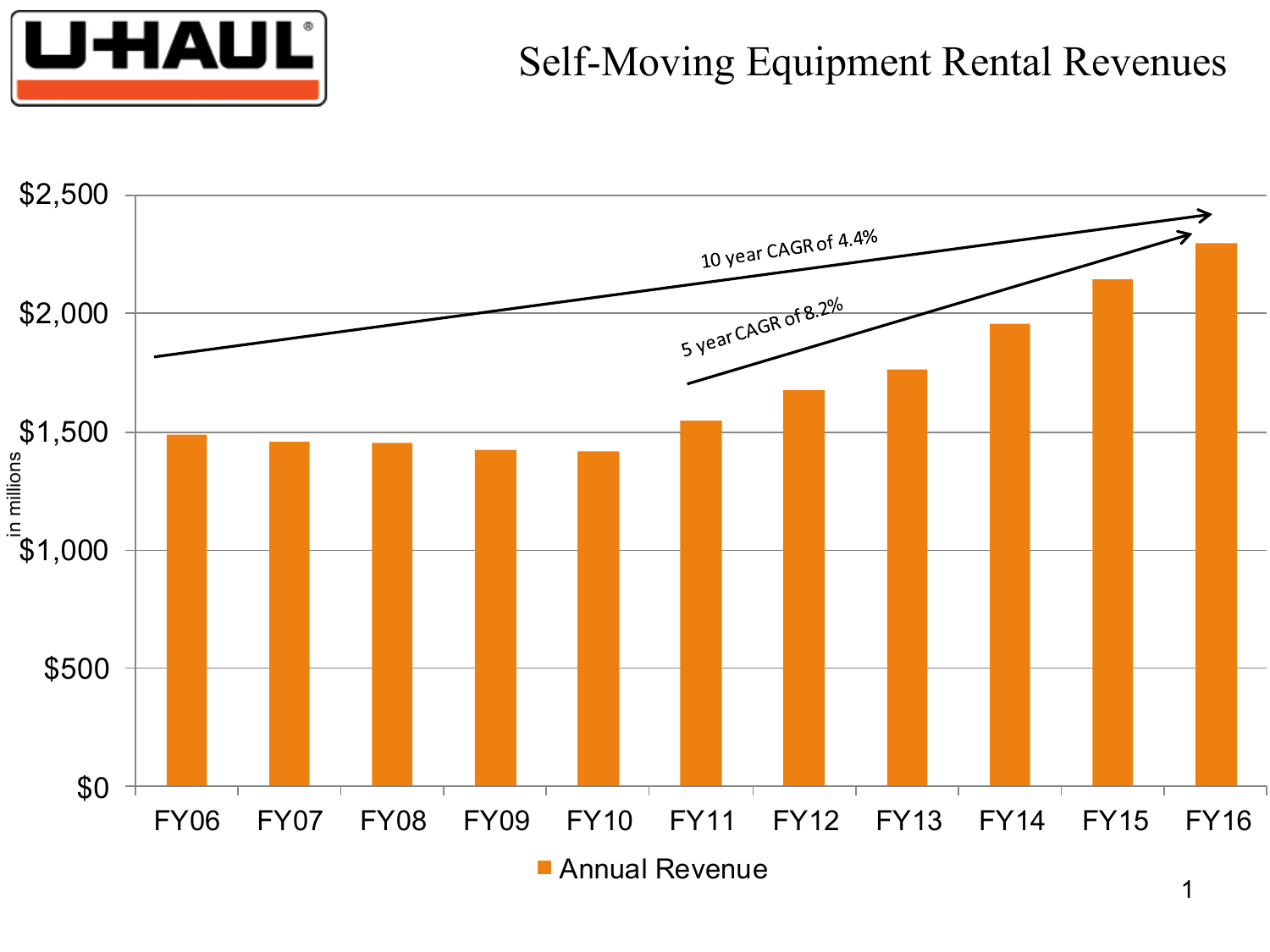

#### Self-Storage

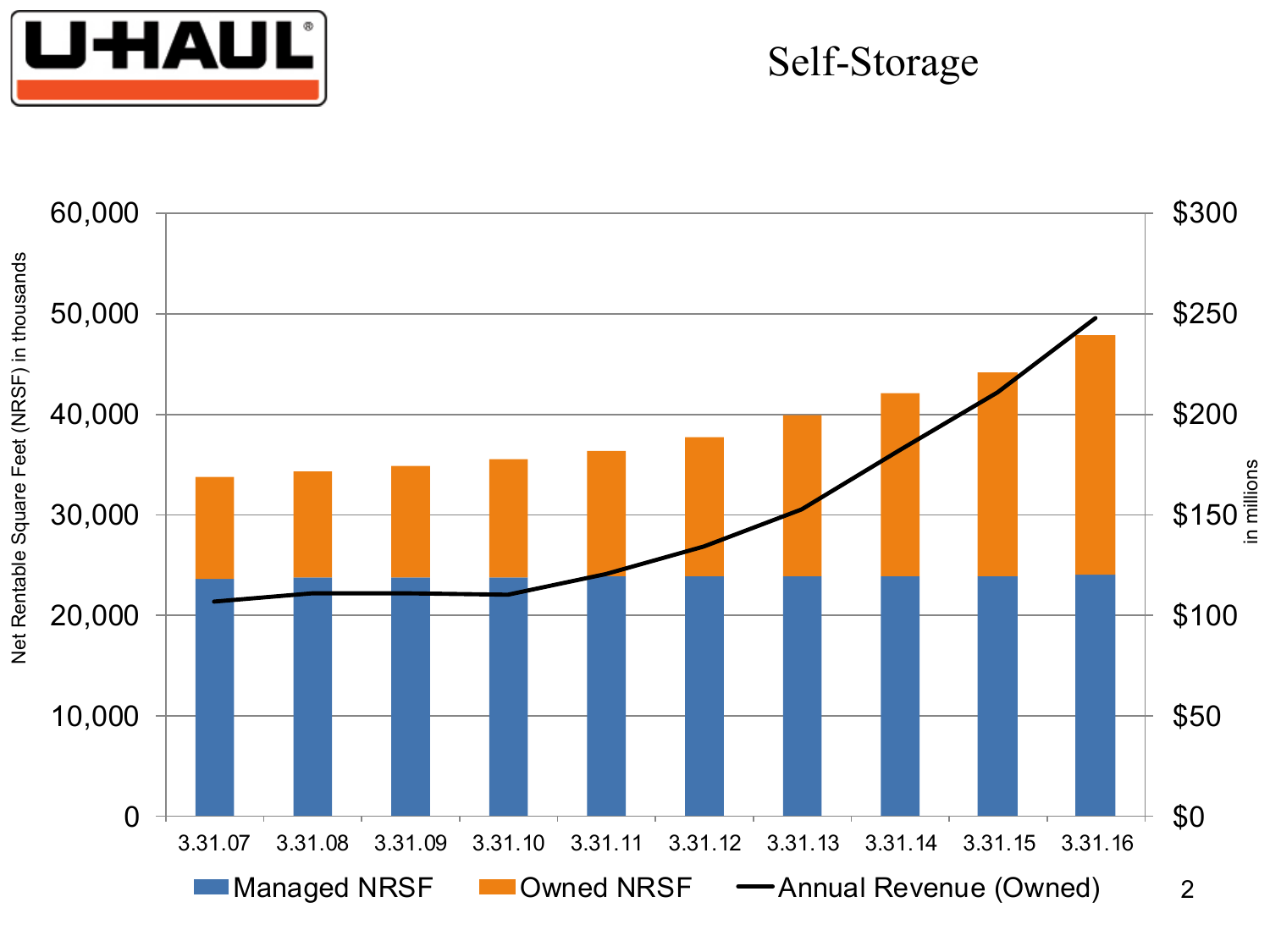

#### Moving and Storage Margin – Fiscal Year



\* Depreciation/lease excludes gains on disposal \*\* FY15 excludes effect of PODS litigation accrual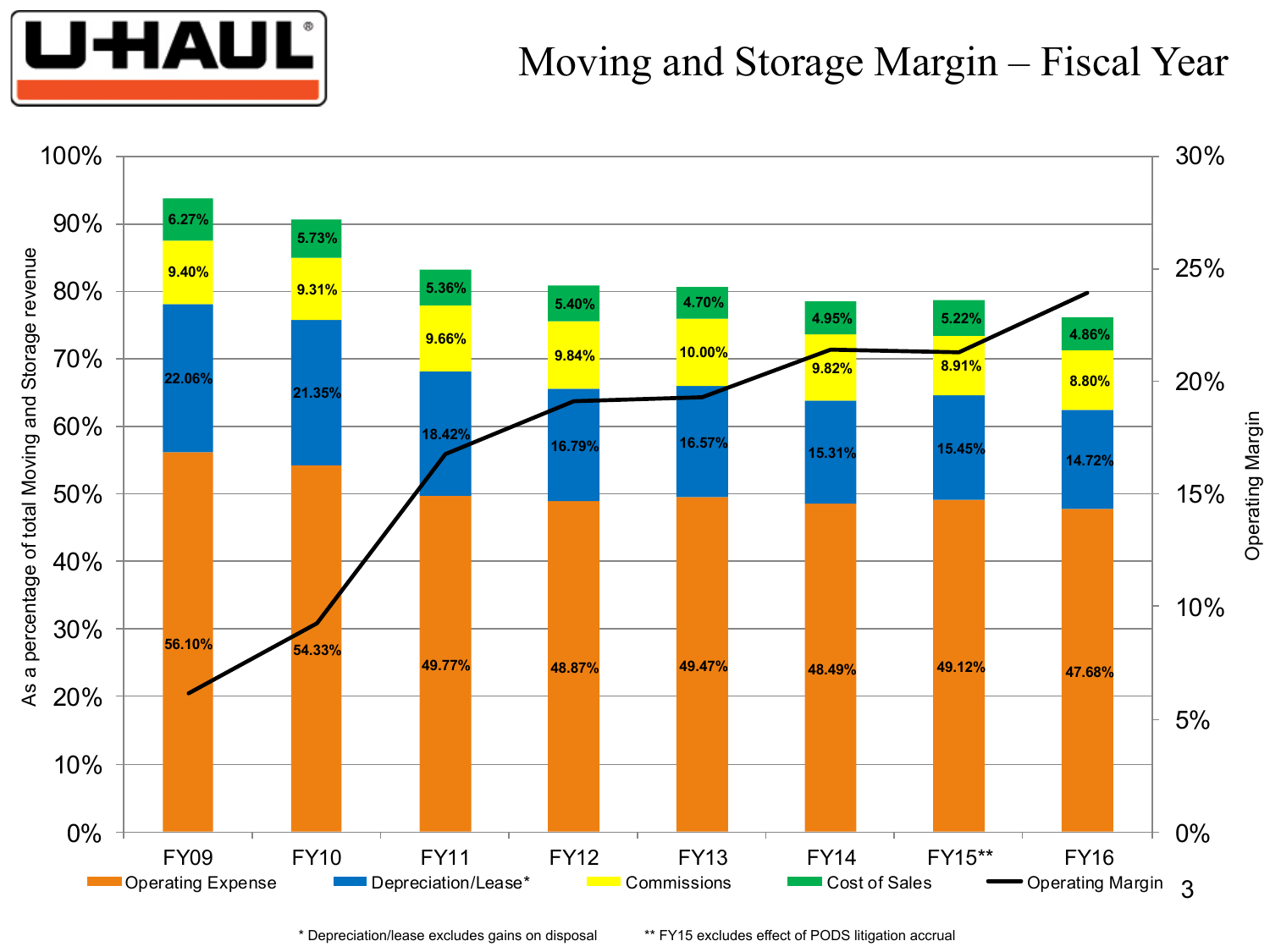

#### Moving and Storage Margin – First Quarter

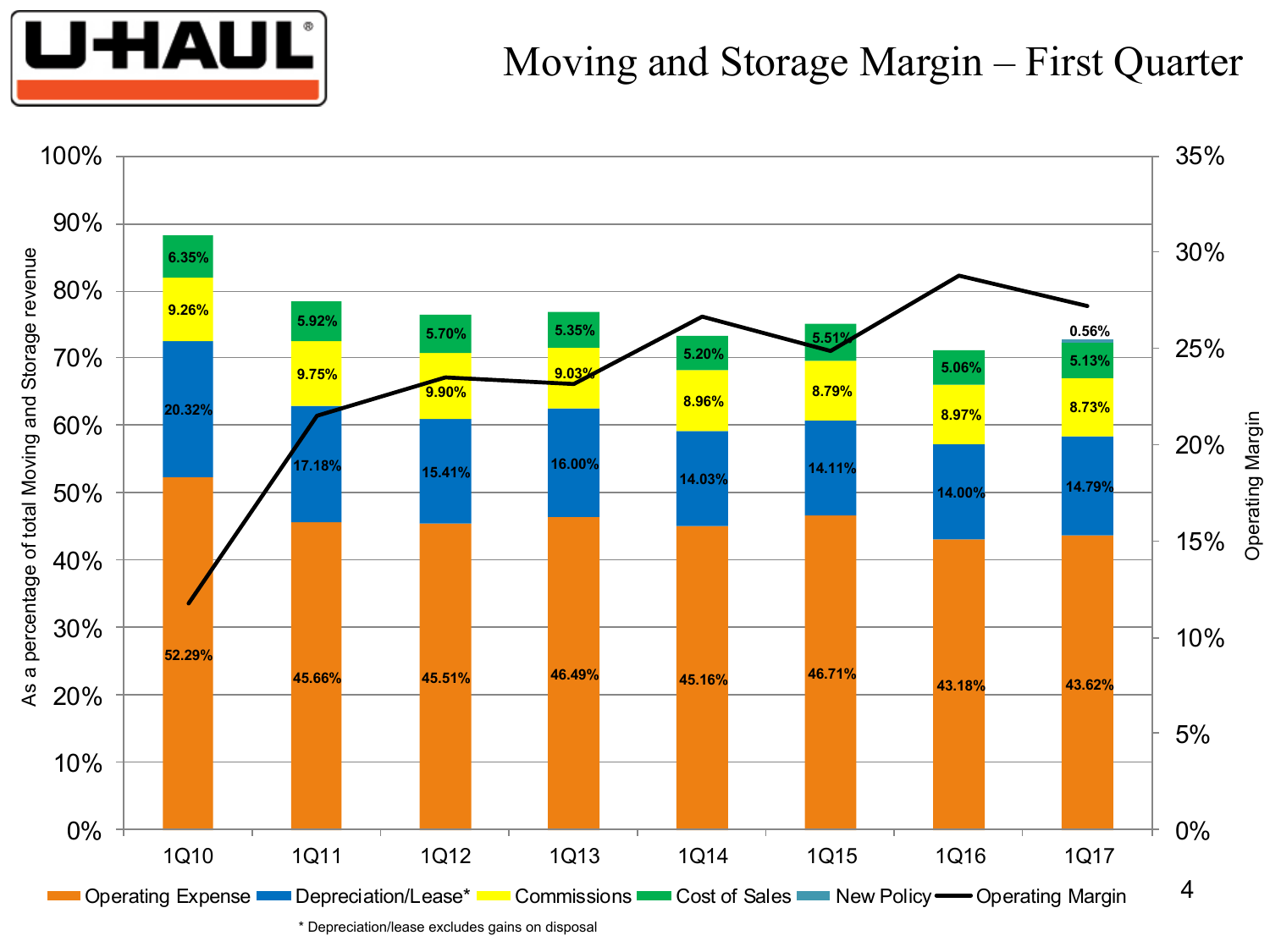

### Moving and Storage: Capital Expenditures

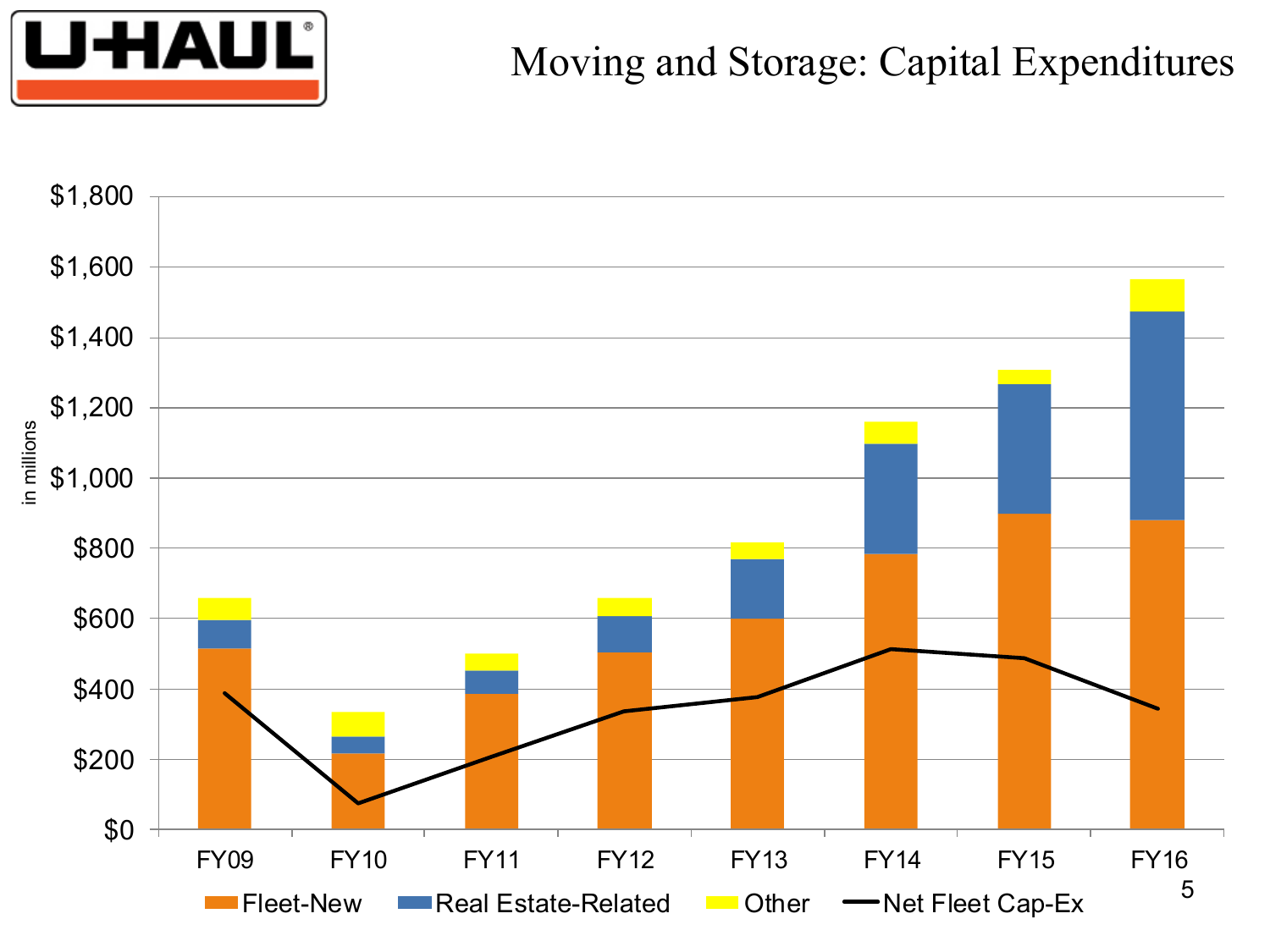## AMERCO.

### Moving and Storage: Leverage